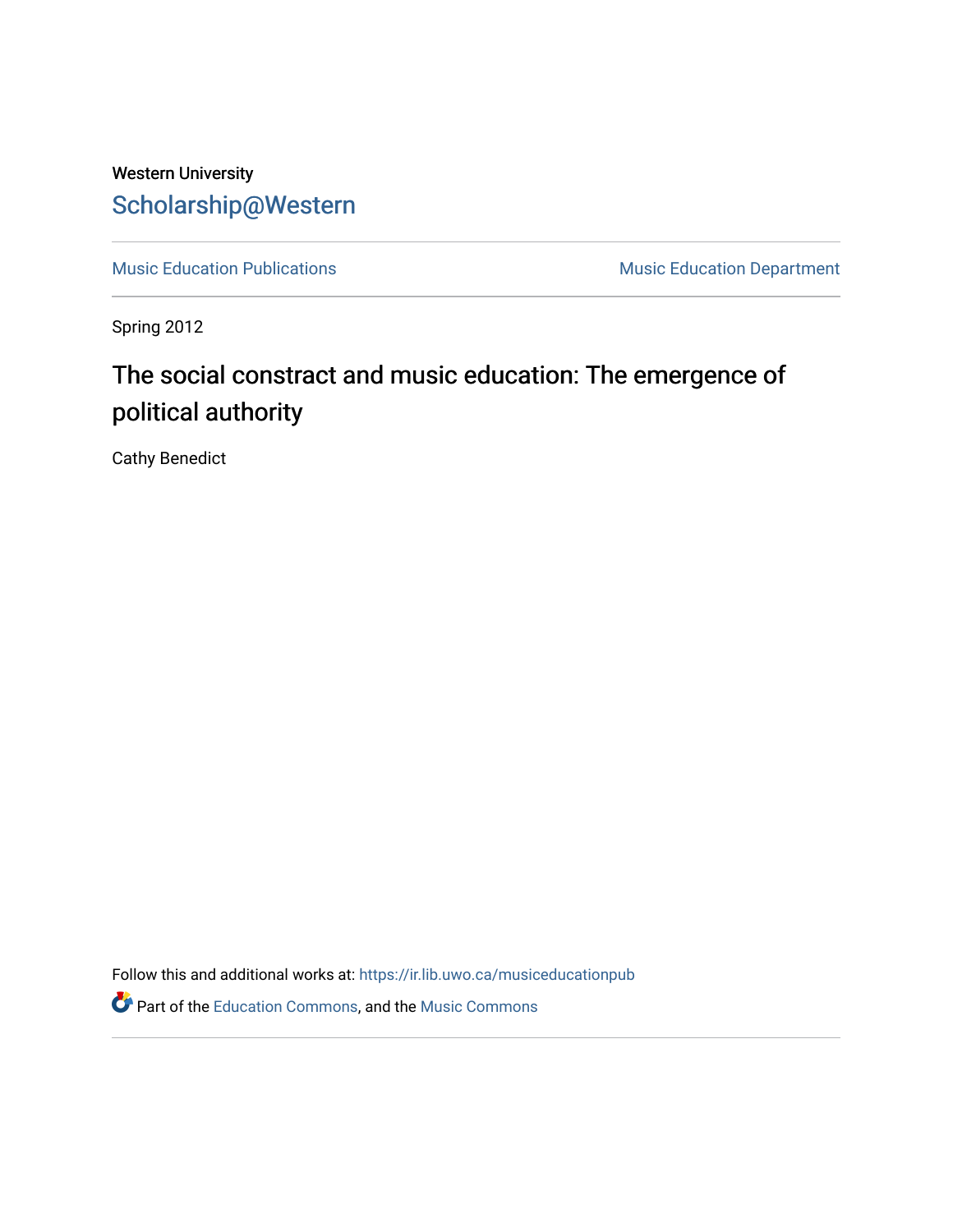# The social contract and music education: The emergence of political authority

O Contrato Social e a Educação Musical: A Emergencia da Autoridade Politica

CATHY BENEDICT Florida International University (EUA) ▶ cathy.benedict@fiu.edu

#### **abstract**

Social contract theory has been used to explain the origin, emergence and justification of governing authorities and as a way of "understanding the political relationships in which people already find themselves, including their obligation to obey the sovereign" (Newey, 2008, p. 133). It has also been used as a "nonliteral image [that is] useful in suggesting directions for social change" (Keeley, 1985, p. 241). Through the lens of social contract theory this article uncovers a series of questions that speak directly to music education in both the U.S. and Brazil. What is the nature of the relationship music educators have to authority? Is there a state of nature from which music education arose and could return? What, if any, guiding morals exist in this state of nature and how have those perpetuated and reproduced policy and advocacy? What kind of contract has been made and should it be kept?

**KEYWORDS:** political theory, state of nature, authority

**resumo** A teoria do contrato social tem encontrado uso quando se tenta explicar a origem, emergência e justificativa da autoridade governamental, bem como uma maneira de "entender as relações políticas dentro das quais pessoas já se encontram, incluindo suas obrigações de obedecer a uma soberania [ou soberano]" (Newey, 2008, p. 133). Ela também tem sido usada como uma "imagem não linear que pode ser útil em sugerir direções para mudanças sociais" (Keeley, 1985, p. 241). Através da lente da teoria do contrato social este artigo apresenta uma série de questões que falam diretamente à educação musical nos Estados Unidos e no Brasil. Qual é a relação que educadores musicais têm com autoridade? Pode-se afirmar a existência de um "estado natural" a partir do qual educação musical nasce e ao qual ela retorna? Qual, se existente, é a moralidade principal que guia este "estado natural" e de que maneira influencia e reproduz políticas e advocacia? Que contratos temos feito como profissão e quais devem ser mantidos?

**Palavras-chave:** teoria política, estado natural, autoridade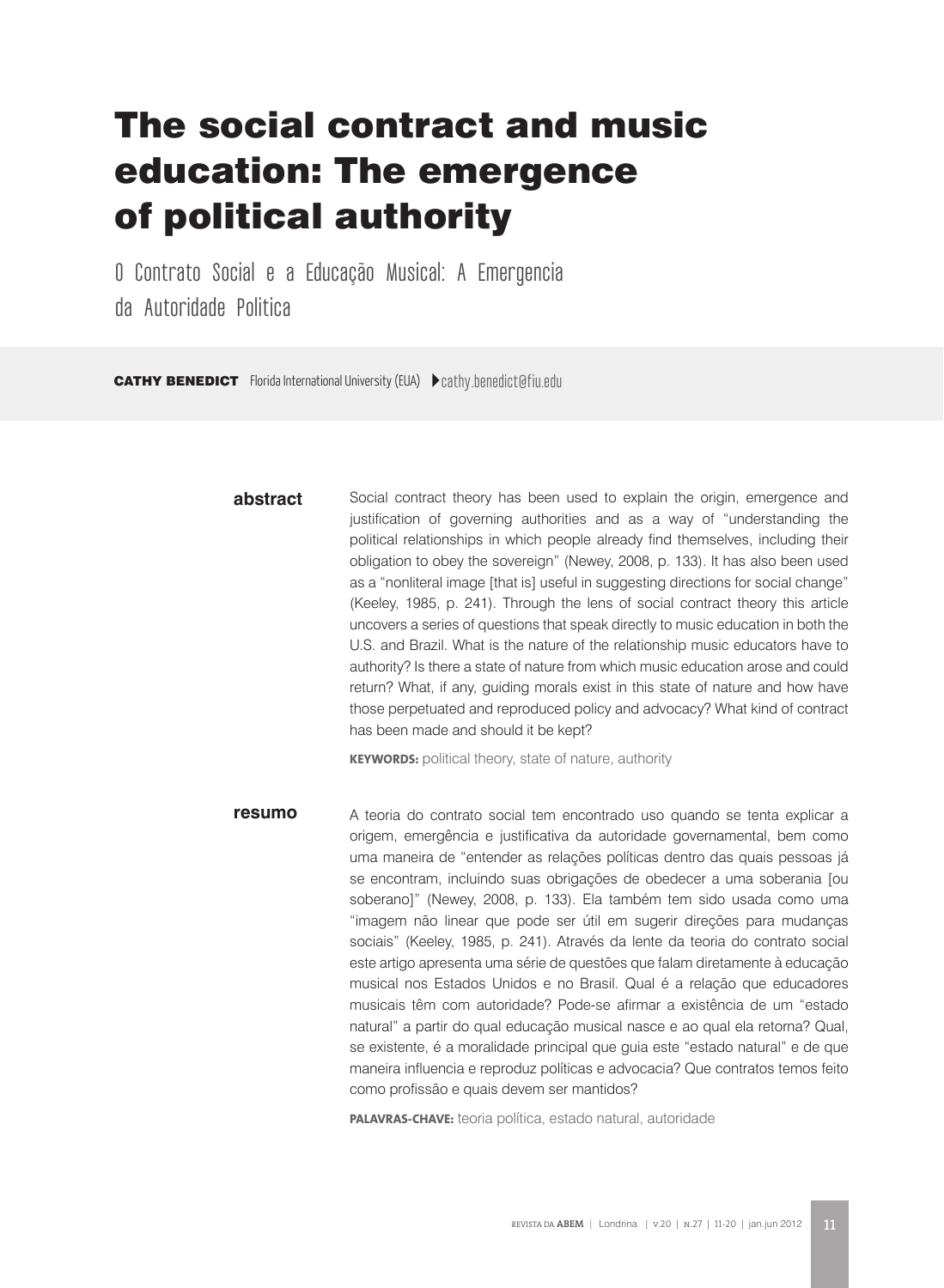Whatsoever therefore is consequent to a time of war, where every man is enemy to every man; the same is consequent to the time, wherein men live without other security, than what their own strength, and their own invention shall furnish them with all. In such condition, there is no place for industry; because the fruit thereof is uncertain: and consequently no culture of the earth; no instruments of moving, and removing such things as require much force; no knowledge of the face of the earth; no account of time; no arts; no letters; no society; and which is worst of all, continual fear, and danger of violent death; and the life of man, solitary, poor, nasty, brutish, and short. (Hobbes, *Leviathan*, 1651, Chapt. XIII, p. 183).1

We do well to be afraid of Hobbes; he knows too much about us. (Macpherson, 1945, p. 525)

 $\prod_{\alpha\in\mathbb{Z}}$ hose are powerful words. Filled with apprehension and fear Hobbes warns us about the "other" as much as he warns us about ourselves. Yet, written over 350 years ago what meaning can music educators find within them? How can a theory or a device that was introduced (or at the very least articulated in print) 2400 years ago with Socrates and *Crito*, shed light on music education? What do issues such as mutually governed social and communal possibilities, vain self-esteem, mutual scorn, pride, competition and the condition of danger and continual fear have to do with music education? Unfortunately, a lot more than we wish they did.

First and foremost, social contract theory has been used to explain the origin and emergence of government (including associations, communities, societies, etc.) and the "derivation of [their] legitimacy" (Riley, 1973, p. 544). It has also been used as a "device which aims to identify the conditions in which a political authority would be justified" (Newey, 2008, p. 146) and as a way of "understanding the political relationships in which people already find themselves, including their obligation to obey the sovereign" (Newey, 2008, p. 133). Farrelly (2006, para. 5) also suggests that the purpose of political theory is to "diagnose practical predicaments and to show us how best to confront them". In the case of music education, I see two very practical predicaments we continually confront. One is that of perceived epistemological inequalities with other ways of knowing in such disciplines as mathematics, the sciences and technology and language arts. The other is the relationship music educators have with music and arts governing authorities such as National Association of Music Education (NAfME)<sup>2</sup> in the U.S., Associação Brasileira de Educação Musical (ABEM) in Brazil, the political structures that dictate National Curriculum in the UK, and other governing authorities as they are made manifest in national, state and local authorities throughout the world.

As a hypothetical abstract account, historical account, or both, the social contract remains a powerful device that we can use to diagnose and examine larger issues that often remain hidden. It also provides a way to think through how deeply contractual engagements reflect (and reproduce) capitalistic 21st century and the effect this has had on associations, societies, communities and organizations that are not based on contractual engagements, and how, through this lens, these organizations are no longer (and for the most part can no longer be) recognized as "legitimate" (Gauthier, 1977).

<sup>1.</sup> A note as to how I am referencing many of the texts used in this article. I am including the editions I use in the references – many of which can be found online – but when referencing passages of classic texts in the body of the article I am using the designation of part, chapter and paragraph number.

<sup>2.</sup> NAfME was, until September 1, 2011, known as Music Educators National Conference, or MENC. However, most all of the references in this article occur previous to this name change, thus the usage of MENC throughout the article.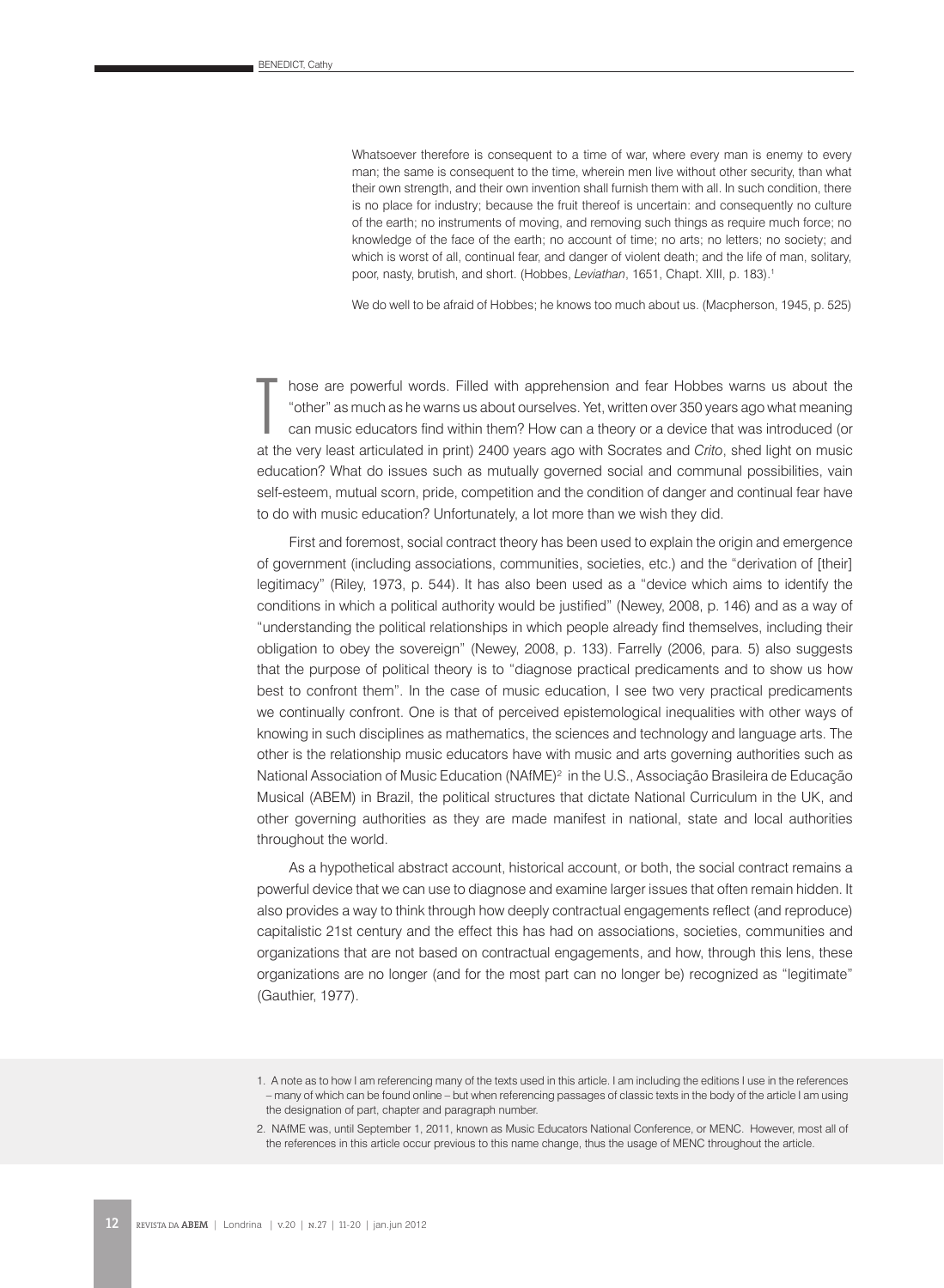Social contract theory enables us to consider those ways political authority has been justified by music educators and our "disposition towards obedience and subordination" toward that authority (Wolin, 2004, p. 261). As such, in this article I address the conditions that exist (or existed) that justified (or might justify) the emergence of a governing authority and the imagined state of nature to which we would return without the protection of authority or sovereign. I also consider those ways the use of a social contract in music education has become justification and proof of our existence and consequently an obligation. In other words, I take into account social contract engagements to which we purposefully courted (as in the case of Brazil) and those we neither consented either in word or deed but whose existence has conditioned us to behave as if there is a contract. Moreover, this is a contract, I submit, that is not with a democratic citizenry, in which music education might play an integral part, but rather a governing authority whose interest lay in maintaining a status quo that is based on the protection of private property rather than communication and a commitment to broader cultural and community practices.

The following scenario serves to call our attention to the fine line between peaceful, pleasant, just and fair behavior, and those of desperation, conflict and combative engagements. It may not be the reality of every reader, but the story I am about to tell serves, in the grand tradition of political theorizing, as "fancy, exaggeration, even extravagance, [that may] permit us to see things that are not otherwise apparent" (Wolin, 2004, p. 18).

Imagine if you will, that we live in a time in which scarcity of resources elicits behaviors of competition. For many, it is not difficult to envision situations in which time for music in the school and curricular schedule seems always in flux or in question. Nor is it difficult to imagine that many of us are being held accountable to local, national and (especially) international mandates that call for the curriculum to include more technology, science and mathematics. Imagine also directives that are calling for the inclusion of music but with standards and assessment so tightly controlled that pedagogy is essentially dictated by an outside authority. The fear of budget constraints and shifting epistemological whims portends the continual demise of our livelihood. Even the simple valuing of our work is rare, and often in our minds, insufficient. We are in a continual state of protecting that which we have, and competing for what we believe we are due. Returning to a preinstitutional time that preceded what we do have is so far beyond contemplation that we would do almost anything to maintain the status quo. It is this pre-institutionalized authority, or the State of Nature, however, on which I now focus in order to consider issues of private property and the historical conditions for competition, shame, envy, moral vigor and the emergence of authority.

Rousseau and Hobbes conceived the pre-authority/sovereign state as both abstract, hypothetical, conjecture and historical. And whether it has been referred to as "original position, by Rawls, or the initial bargaining position by Gauthier" (Cudd, 2008), as a thought experiment, or as an indictment of the historical claim for the "legitimacy of men's power over women" (Pateman; Puwar, 2002, p. 123), this initial situation (and the situation to which we could return), is integral to the social contract and the emergence and justification of authority. In this paper I focus primarily on the work of Hobbes, Locke and Rousseau, each of whom, in order to further multiple and sometimes disparate goals and ends, differ in their conception and use of social contract and, consequently, in their conception and use of the State of Nature.

The state of nature is most often described as either foreboding, antagonistic and aggressive, or welcoming and relatively communal. The above scenario I painted, in which there is a lack of resources and scarcity of time, exemplifies the state of nature that Hobbes articulated in his work.

## state of nature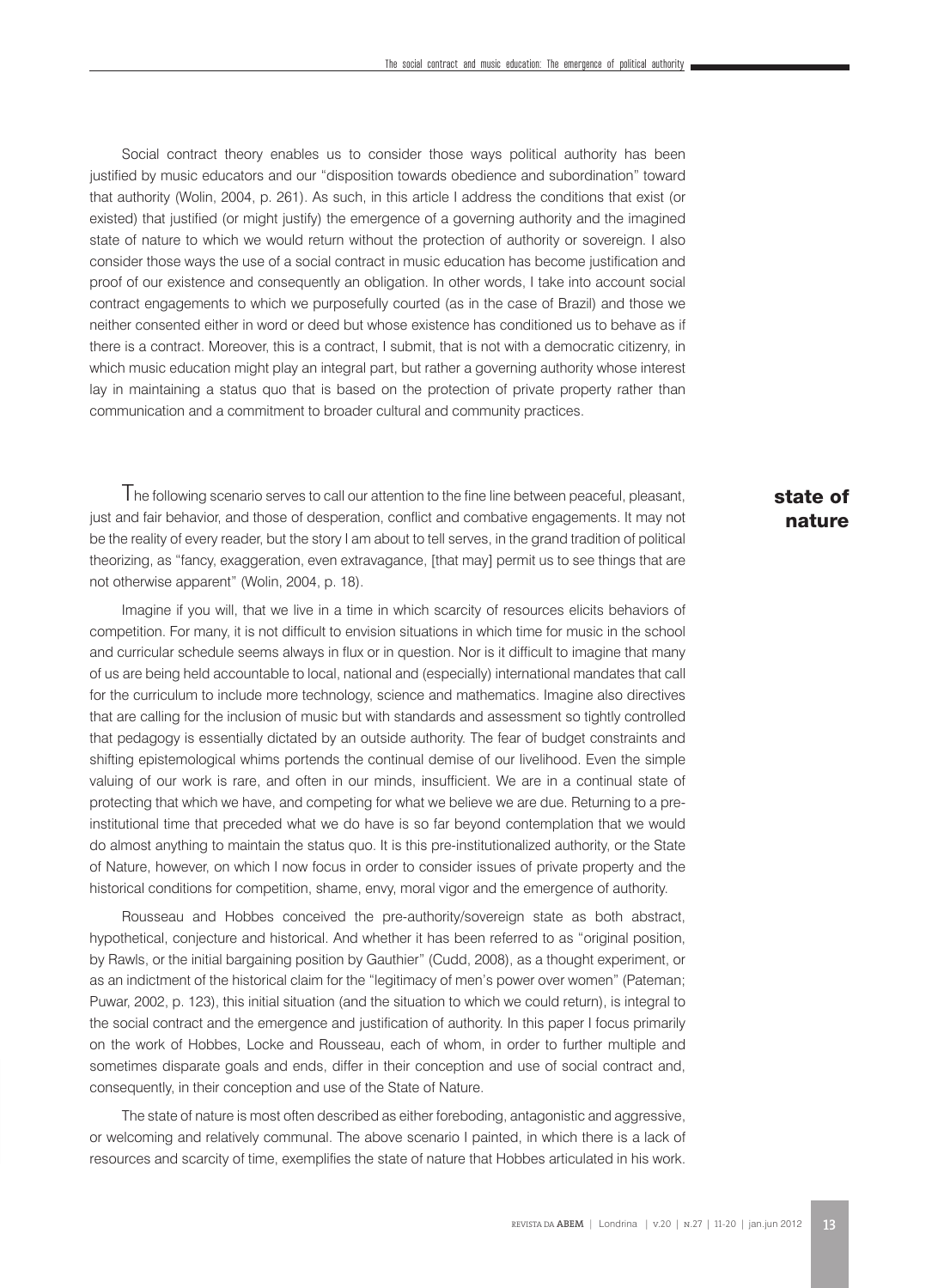It is Locke to whom we turn first, however, for his belief that the foundation and need for authority should be based on the protection of property. Locke argued that men, $3$  as they lived together as equals, would want to join together willingly and "unite into a community for their comfortable, safe, and peaceable living one amongst another, in a secure enjoyment of their properties" (Chapt. VIII, 95).<sup>4</sup> In this scenario, all men would be obligated to the majority and in doing so, would give up certain rights held in the state of nature "for the mutual preservation of their lives, liberties and estates, which I call by the general name, property" (Chapt. IX, 123). As Locke's ultimate goal was the preservation of property the establishment of laws and consent to the establishment of authority made perfect sense, because as Locke pointed out, "no rational creature can be supposed to change his condition with an intention to be worse" (131). Locke helps us to see how giving up certain rights would benefit those who stand to gain; "rational" creatures, after all, include those who already have private property. As such, he also helps us to see that while the protection and maintenance of private property safeguards those who already have, it also keeps out those that do not.

Hobbes, as we read in the opening quote from *Leviathan*, believed that the state of nature was dire precisely because men were equal "in the faculties of body, and mind" (Chapt. XIII, p. 183).<sup>5</sup> As such, it was "reasonable... by force, or wiles, to master the persons of all men... till he see no other power great enough to endanger him" (p. 184). In Hobbes' state of nature equality begat envy, competition, and without a common power to "over-awe" (p. 185) there was to be found little reason in enjoying or socializing in the company of others, only grief, a constant state of war and "every man, against every man" (p. 186).

Rousseau (1754) provides a differing view of the state of nature that speaks of caring for rather than war or preemptive aggression. However, even in a welcoming state of nature men behave in ways that lead to inequality and unhappiness. Rousseau believed civil society provided too much leisure time and because of this men "acquired imperceptibly the ideas of beauty and merit, which soon gave rise to feelings of preference" (Second Part). This, according to Rousseau, led not only to more wants, but also to the weakening of moral vigor.

> Each one began to consider the rest, and to wish to be considered in turn; and thus a value came to be attached to public esteem. Whoever sang or danced best, whoever was the handsomest, the strongest, the most dexterous, or the most eloquent, came to be of most consideration; and this was the first step towards inequality, and at the same time towards vice. From these first distinctions arose on the one side vanity and contempt and on the other shame and envy: and the fermentation caused by these new leavens ended by producing combinations fatal to innocence and happiness. (Rousseau, 1754, Second Part).

What then the connection between private property, civil society and leisure time and music education? Hobbes' version of the state of nature, one in which justice is considered to be preemptive aggression in order to protect one's goal, helps us to consider the pre-institutionalized setting as one in which no one is secure in the pursuit of music education as a curricular goal. Locke provides a way to think through the emergence of authority and the protection of private property

- 4. See Locke (1980).
- 5. See Hobbes (1985).

<sup>3.</sup> The constraints and the focus of this article do not allow me to speak to the many feminist critiques of social contract theory. While I use the word men throughout the article I do so in the context of Hobbes, Locke, and Rousseau. For feminist critiques see (among many others) Pateman (1988), Hampton (1984), Hirschmann & McClure (2007), Rawls (1971), Mill (1859), and even Locke (1980).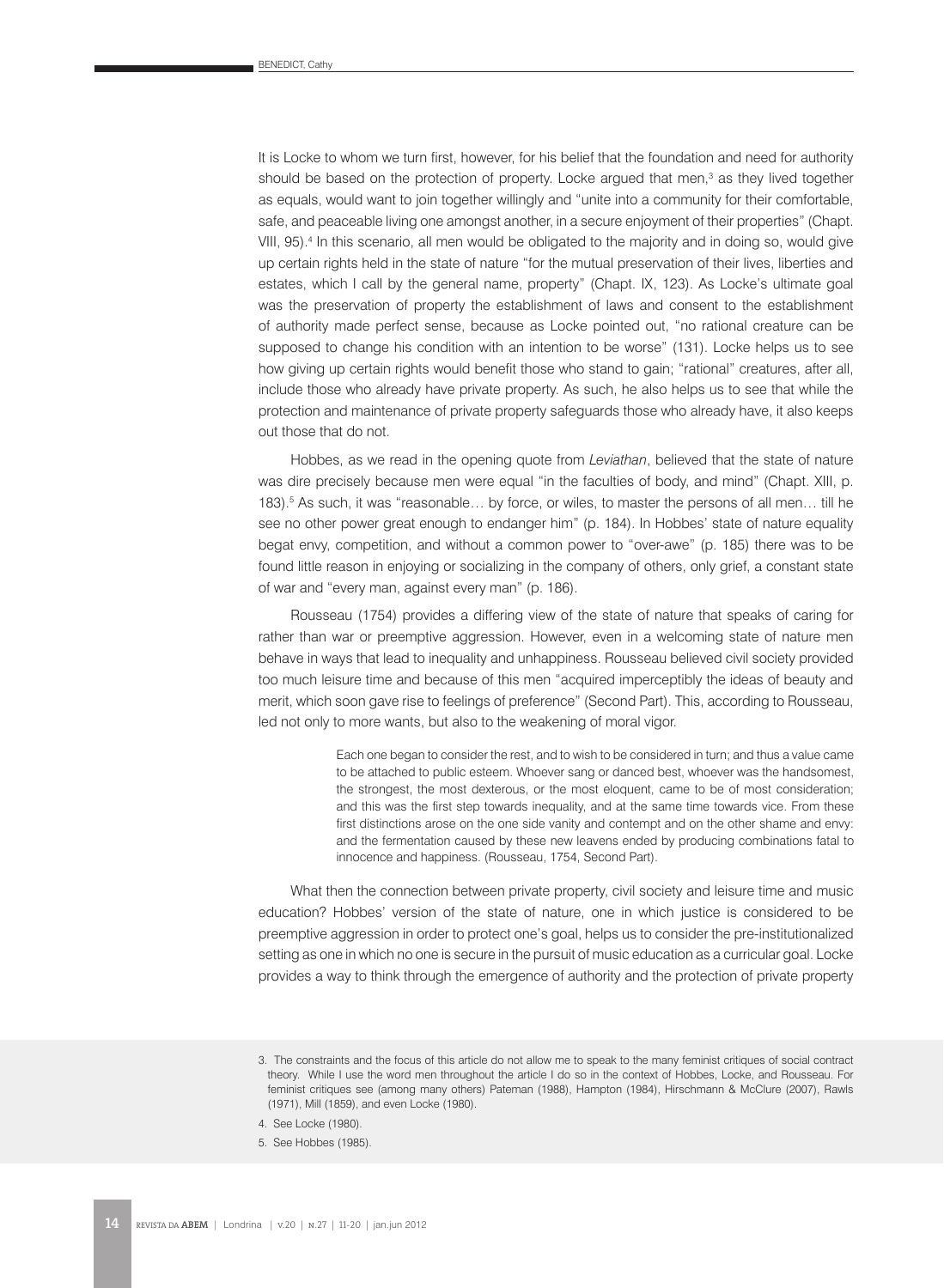as a justification for and the protection of the cultural artifact of Western Classical music and its traditional pedagogical practices. To further the protection of the goal preemptive aggression could be read then as the need to dismiss, be disdainful of and deliberately misrecognize all musics and musicing practices that are not Western Classical. Or in other words, to incorporate a (perhaps not so) "fancy, exaggeration, even extravagance, [that may] permit us to see things that are not otherwise apparent" (Wolin, 2004, p. 18) we might imagine the following scenario:

In order for music to have a permanent place in public education music educators transfer their right to an authoritarian body. In doing so, music educators become obligated to this governing authority and give up the right to challenge, prevent or resist decisions that are made to protect and further the goals of the governing authority. These goals are simple and relentlessly focused: music in schools should be Western Classical music and in order to further this goal music programs should consist primarily of large ensembles.

This scenario is perhaps not so fanciful if we use Rousseau to substantiate the historical conditions and the advent and arrival of music from Europe, or the "serious, animated, and devout music" (Mark; Gary, 2007, p. 90) that served (and in many cases serves) to dismantle (and keep out of public schools) "non-traditional" musicing practices. And while the following historical conditions I note are particular to the U.S., Brazil is now poised in a similar place with similar concerns. As such the cautionary tale of post Revolutionary War America, while particular to the U.S., "may permit us to see things that are not otherwise apparent" (Wolin, 2004, p. 18).

Prior to the Revolutionary War, formalized singing resided primarily in singing schools that existed to "promote the singing of psalms" (as cited in Mark; Gary, 2007, p. 70). However, after the American Revolutionary war in the mid 1800's, there was a wide spread belief that "Yankee singing schools" had become the "cause of the low estate of scientific music" (Mark; Gary, 2007, p. 90). Clearly, if there were ever a call for moral vigor, this was one that not only needed to be supervised but to be maintained. What began in the U.S. as a healthy existence of singing schools and informal musicing outside the formal process of schooling, morphed into a powerful movement to bring music into the public schools. As such, due to (among other issues) the Common School movement, the preservation of democracy and a call for the "education for all people" (Mark; Gary, 2007, p. 108), leaders in the singing schools and music societies came together in 1837 and formed a committee to recommend public school music based on "three utilitarian reasons – intellectual, moral, and physical development" (Mark; Gary, 2007, p. 142). Note the following from their rationale as the grounds of music as a moral endeavor:

> There is, – who has not felt it, – a mysterious connection, ordained undoubtedly for wise purposes, between certain sounds and the moral sentiments of man. … if there be this necessary concordance between certain sounds and certain trains of moral feeling…why should they not, under proper management, be rendered equally efficient in the moral government of the school? (Mark; Gary, 2007, p. 142).

Consequently, this 1837 document and others like it, essentially created the first contract with the public proffering qualities that have governed our policies and behaviors till this day: utilitarian and moral.

Out of this 1837 movement eventually grew the Music Supervisors National Conference which eventually morphed into MENC. Shieh (2009) has pointed out that at the beginning of this governing authority there was a remarkable level of give and take between the governing board and the members of the organization (music educators). Because the purpose at that time was "a broadening of music curriculum", MENC "functioned much like a kind of professional learning community, through which music educators were able to come together for peer-to-peer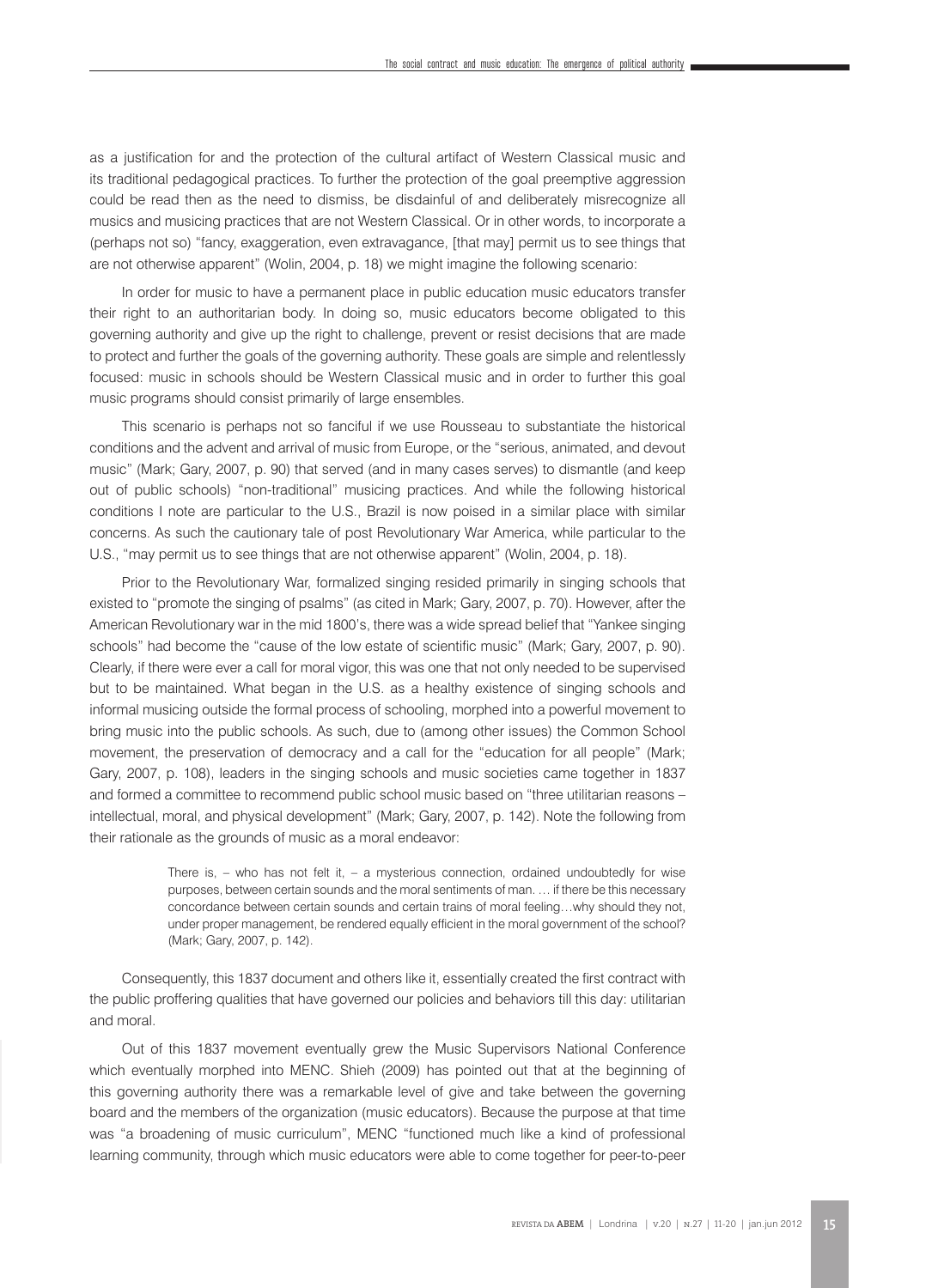interaction and dialogue" (Shieh, 2009, p. 5, 6). Shieh (2009, p. 7) believes that throughout the period previous to the late 1990's National Standards movement the agenda of MENC was "to break down the isolation separating music teachers and supervisors from each other, and bring them into interaction that might challenge the constraints of a narrow music culture". While Shieh (2009, p. 4) speaks of MENC's failure (among other issues) to build capacity, I suggest that as the cultural climate changed and moved even further into a market based economy, the agenda of MENC continued to be shaped by the cultural capital of Western Classical music and became beholden to perpetuating the dictates and advocacy needs of the National Standards and the accountability movement. Consequently, communication and curricular expansion, goals that had once been at the heart of the emergence of the need for authority, gave way to an agenda that, in Shieh's (2009, p. 10) words "implicitly divided the organization into leadership and membership".

state of war

Recall from the opening quote that Hobbes believed that in a state of war "there is no place for industry; because the fruit thereof is uncertain". When there is no security one cannot be industrious. However, a relationship with a sovereign that has more of an interest in the maintenance of private property curtails and makes challenging acts of industry that may move us beyond moral and utilitarian purposes. Clearly, when one finds one's life in constant peril it is best to stick with curricular and pedagogical models that "work"; models that are measurable and dependable. And yet, many of these models facilitate and maintain a state of nature that furthers competition, greed, distrust, and vainglory.

Gauthier (1977) speaks of the political order and how other motivations have come to be used to maintain (even coerce) order and consent. He points to "patriotism—the love of country which binds men to the coercive order because it is surrounded with the emotional trappings of fatherland motherland" (Gauthier, 1977, p. 160) as the current and prolific motivation for peace in the U.S. In a society where news reports consist of black and white statements meant to elicit reactions of either/or, where it's assumed that society will respond only to radical slogans and false syllogisms, a state of nature "where every man is enemy to every man," Hobbes' state of nature is more than alive and well. Indeed, Giroux (2009, p. 1) has recently labeled this a "culture of cruelty" in which a "seeping, sometimes galloping, authoritarianism [has begun] to reach into every vestige of the culture".

Critchley (1999, p. 127) traces this patriotism/nationalism back to the nineteenth century and views it as a "civic religion that ensured social cohesion and patterns of national identification for the newly hegemonic middle classes, providing a model which could then be extended to the working classes, as and when they were allowed to enter the political process".<sup>6</sup> This is a model that has "served" music education well; as the working class margin of general education we are forever hopeful that we might enter the political process of inclusion. So much so that in the U.S. we seem to have created and lived by our own socially cohesive (false) syllogism:

<sup>6.</sup> For an in-depth look at how musical experiences and repertoire as curriculum can create fascistic responses see D. Bradley (2009).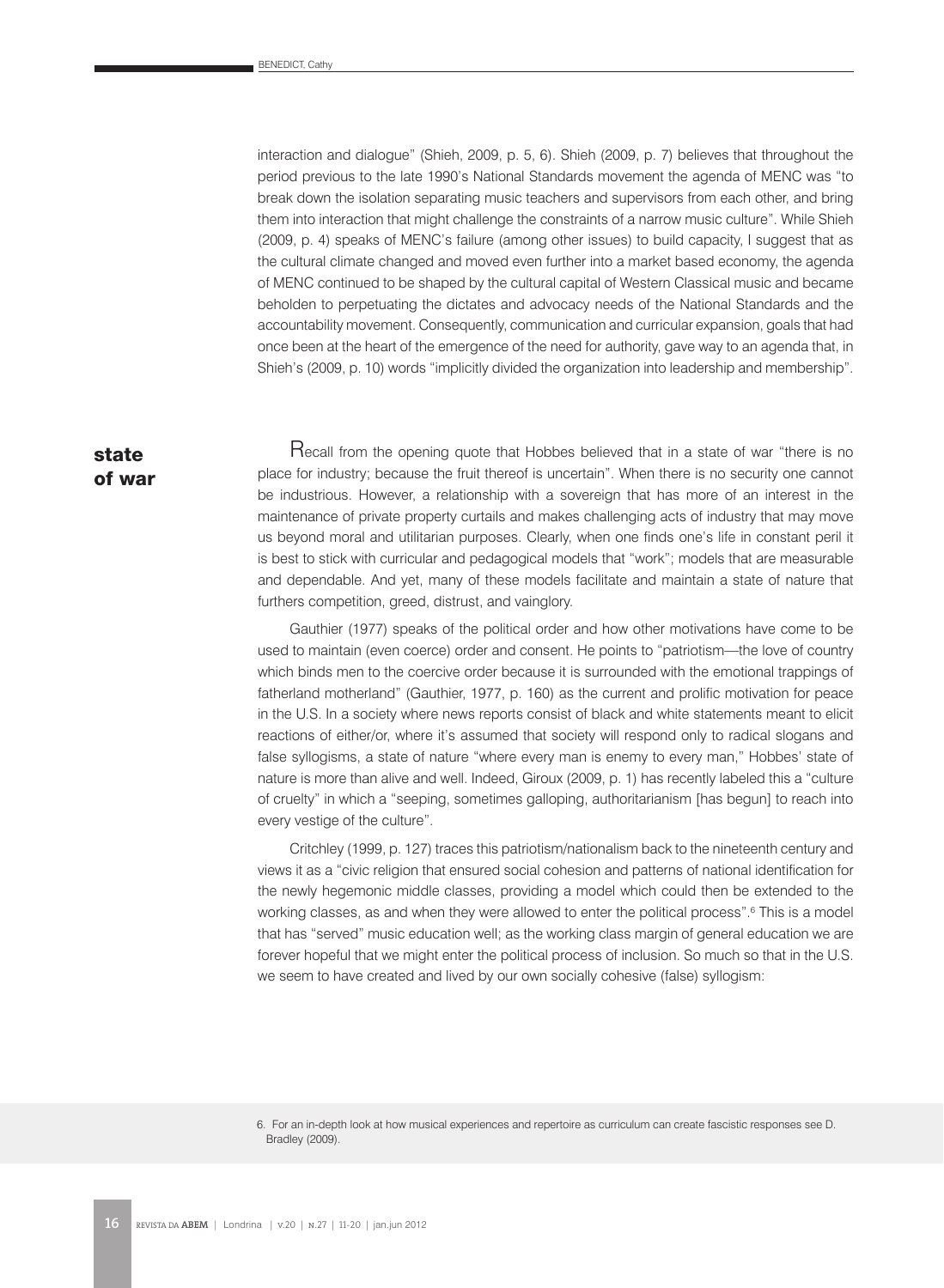- a. All advocacy leading toward inclusion is good.
- b. Some musical engagements (or ways of thinking about the purpose of music) don't lend themselves toward inclusion.
- c. Engagements that don't further or maintain the status quo are bad.

Whatever "function we promise" or continue to promise, as Regelski (2009, personal communication, August 29) points out, "there can be no 'contract' with students or the public since supposed benefits cannot be verified and all teaching is 'good' or 'good enough'". Judgments about the quality of music education, or the value of an education in music, as determined by transcendent goods or utilitarian ends, has troubled and beleaguered institutional goals, teacher preparation programs, pedagogical and curricular choices, our very identity. So much so that I contend we have long ago become "[disposed] towards obedience and subordination (Wolin, 2004, p. 261) and blind to any authority other than inclusion in the daily schedule.

When one comes to the point where struggles with identity and purpose become so overwhelming, absolutism through a sovereign starts to look pretty comfortable. Recall Hobbes' three conditions that make for "quarrel," competition, diffidence (distrust) and glory.

> The first, maketh men invade for gain; the second, for safety; and the third, for Reputations. The first use violence, to make themselves master of other mens person… the second, to defend them; the third, for trifles, as a word, a smile, a different opinion, and any other sign of undervalue, either direct in their persons, or by reflection in their kindred, their friends their nation, their profession, or their name. (Chapt. XIII, p. 185).

Surely we are able to recognize these qualities and behaviors in ourselves and acknowledge why we are intent on cultivating, and perhaps forever returning to, a "simpler and more reassuring map of power" (Butler, 1997, p. 78). Hobbes based his conception of the state of nature on the behaviors of his fellow men. Hardly an abstract conception, the social contract permeates every aspect and every engagement in ways that make us always already part of a community that contracts. Where we once considered contractual engagements as the cause of our behaviors, Gauthier (1977) suggests that these relationships are now the rationale *for* our behaviors, including those between ourselves, and those between communities and organizations. Consequently, the justification for allegiance to the sovereign has now shifted toward determining the measure of rationality based on contractual relationships. Gauthier warns us to show greater concern toward these contractual engagements or we will end up abandoning, disregarding, or worse appropriating those ways of engaging that are not contractually bound. For instance, musicing practices that are outside of the given norms and moral grounding of large ensembles, musicing and pedagogy that doesn't lead toward 'reading and writing" music, music appreciation and theory classes regulated by historical eras and 'legitimate' musics, can very well be seen as presocial and thus, disobedient and wrong.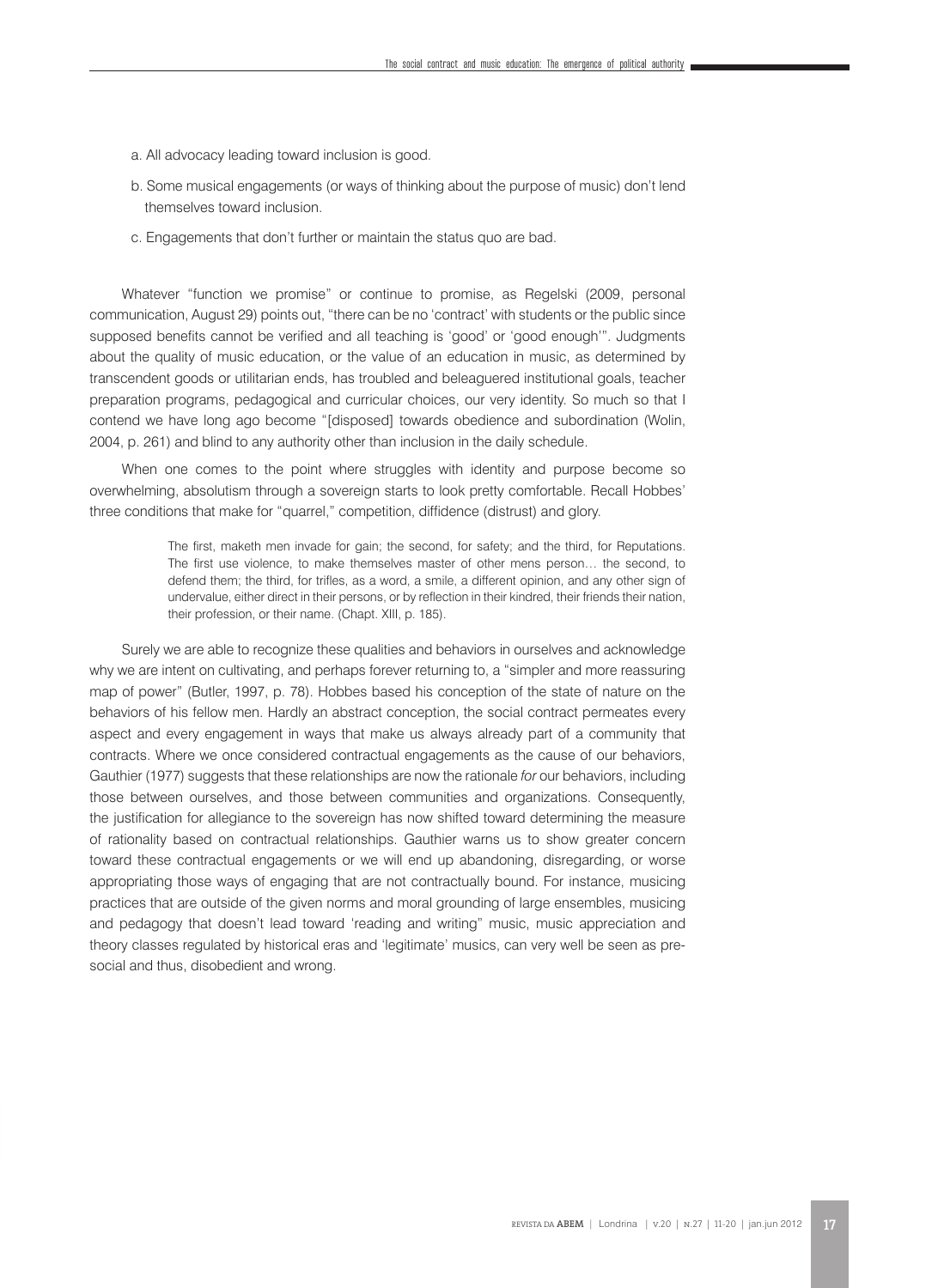### lingering thoughts

In the U.S. generations of engagements and discourse that speak to myths, meritocracy, cause and effect, linear progression and the possibility of happy endings have supported and maintained a perceived need for a governing authority. Advocacy as persuasion, seen only as a way "to convince others that these doings warrant support and resources" (Bowman, 2009, p. 3), has become so deeply engrained as a unifying structure of who and how we are that it often determines the "institutionalized values" (Illich, 1972, p. 2) of the formal process of schooling and also maintains the need for a governing authority. It is not that music teachers in the U.S. cannot imagine, or cannot remember engaging in musicing that is pre-institutional, but rather that few in the U.S. school music setting are from pre-institutional, pre-capitalist settings when "economic interests were subordinate" (Macpherson, 1945, p. 527). For the most part in the U.S. most musical experiences for music teachers were constructed by participation in bands, orchestras and choirs that were shaped by the "dominance of competitive material appetites" (Macpherson, 1945, p. 527), a dominance that was alive and well for Hobbes, Locke, Rousseau and their fellow citizens even in what was then a market based (bourgeois) society. In Brazil, however, musicing in preinstitutional and pre-capitalist settings means something other than the organized pre-determined musicing shaped by Western classical music and practices. State mandates of public music education position music teachers in Brazil upon a precipice of justifying the authority of western practices or questioning, as Riley (1973, p. 544) wrote, the "derivation of [their] legitimacy". Both situations differ and yet both present a state of nature to which neither group desires to return.

I am reminded that both Hobbes and Locke treated the state of nature as one that was both abstract and historical. A theoretical state of nature provided a way to conceptualize the emergence and justification for authority and yet these men could not separate out their daily and lived experiences from how they envisioned from whence we came and to where we might return. It really is not an either/or state of nature: simple, uncomplicated, peaceful, or solitary, poor, nasty, brutish, and short. It is some of these and all of these, always in flux and always in need of reflection and consideration. Unfortunately, what we can seem to count on is the continuance of draconian acts of legislation that perpetuate and reproduce transactional relations. To what end, then, and to whom are we obligated? Obligation and consent are tricky concepts; they are ones that speak to (among others) moral relations, reciprocity, language/actions, determinism, will, covenants and one's conception of not only the state of nature, but of one's self. Indeed, at this juncture in Brazil, conversations of obligation and consent suggest a commitment toward recognizing the challenge of situating music education in the formal structure of public schooling and honoring and upholding traditional musicing practices that are an essential part of Brazil's multiple cultures.

Conversations such as these are overwhelming, but clearly they can and are happening. Unfortunately, it is often much easier to go with codifying music curricula and pedagogy in ways that provide navigable structure and measurable outcomes. And yet, what has "worked" should be considered an aggressive state of nature and even as an "initial bargaining position" to which a) we don't want to return, and b) one that hasn't really served as a bargaining position. It is not that we must dismantle governing authorities. Rather it is to remain dedicated to the emergence of authority as represented in the grass roots conversations that are happening in Brazil that speak to communication and curricular expansion, (Shieh, 2009) and a commitment to cultural and entrepreneurial practices.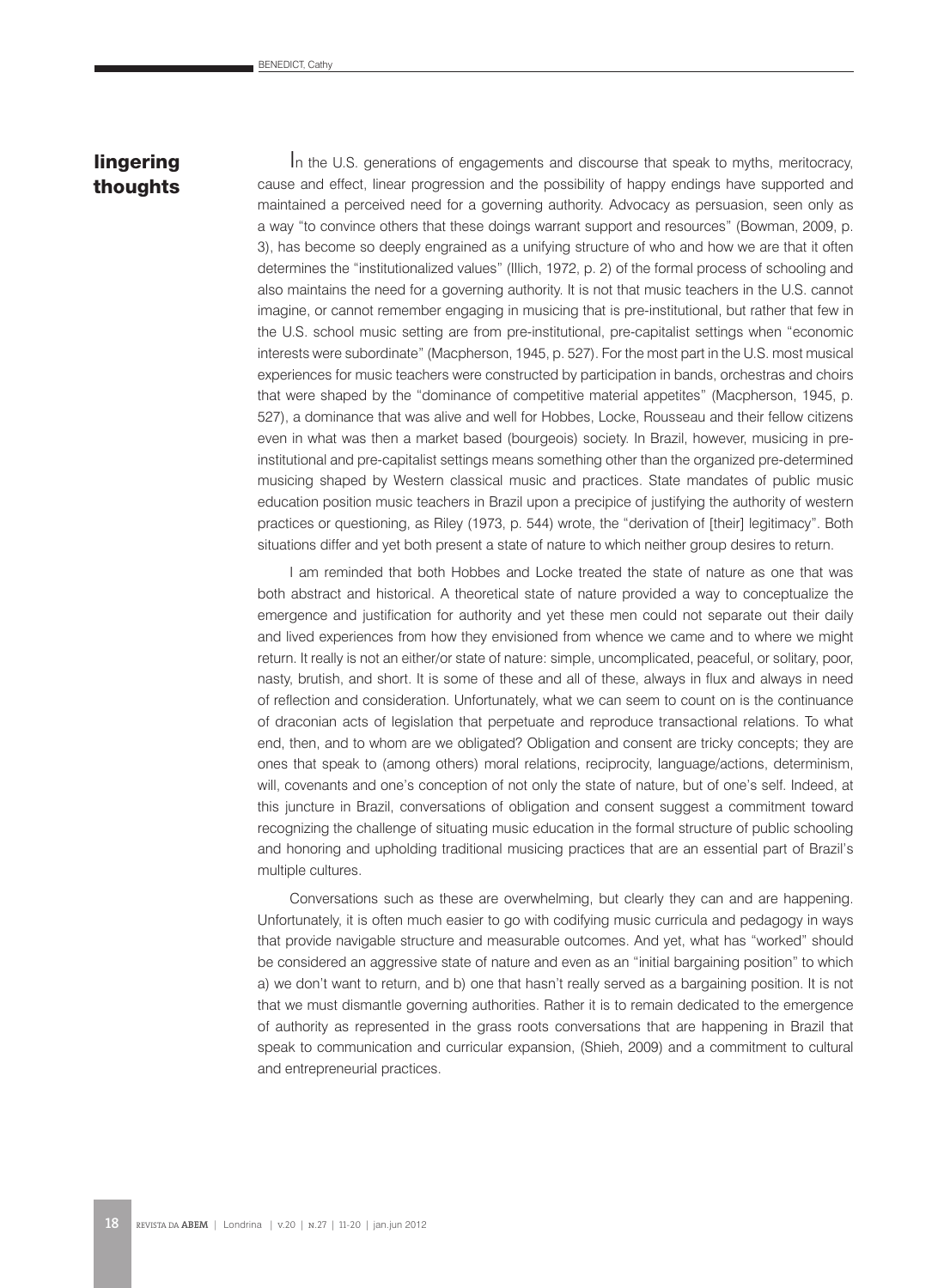BOWMAN, W. To what question(s) is music advocacy the answer? (Unpublished paper) Brandon University, Manitoba, 2009.

#### references

BRADLEY, D. Oh, that magic reeling! Multicultural human subjectivity community, and Fascism's footprints. *Philosophy of Music Education Review* v. 17,n. 1, p. 56-74, Spring 2009.

BUTLER, J. *Excitable speech: A politics of the performative.* NY: Routledge, 1997.

CRITCHLEY, S. *Ethics—politics—subjectivity: Essays on Derrida, Levinas, and contemporary French thought*. New York: NY: Verso, 1999.

CUDD, A. Contractarianism. *The Stanford Encyclopedia of Philosophy. (Fall 2008 Edition)*, Edward N. Zalta (ed.). Retrieved February 29, 2012 from http://plato.stanford.edu/archives/fall2008/entries/ contractarianism/

DEBORD, G. *The society of the spectacle*. New York, NY: Zone Books, 1995.

FARRELLY, C. What is political theory? Retrieved August 14, 2009 from http://colinfarrelly.blogspot. com/2006/04/what-is-political-theory.html, 2006.

GAUTHIER, D. The Social Contract as Ideology. *Philosophy and Public Affairs*, v. 6, n. 2, p. 130-164 Winter 1977.

GAUTHIER, D. *Morals by agreement*. New York, NY: Oxford University Press, 1986.

GIROUX, H. Living in a Culture of Cruelty: Democracy as Spectacle.

Retrieved from http://www.truthout.org/090209R?print, September 2, 2009.

HAMPTON, J. The moral education theory of punishment. *Philosophy and Public Affairs*, v. 13, n. 3, p. 208-238, Summer 1984.

HIRSCHMANN, N. J., & MCCLURE, K. M. (Eds.). *Feminist interpretations of John Locke*.

University Park, Pennslyvania: The Pennslyvania State University Press, 2007.

HOBBES, T. *Leviathan.* London, England: Penguin Classics, 1651/1985.

ILLICH, I. *Decshooling society*. New York, NY: Harrow Books/Harper and Row, 1972.

KEELEY, M. Continuing the social contract tradition. *Business Ethics Quarterly*,

v. 5, n. 2, p. 241-255, April 1995.

LOCKE, J. Second treatise of government. (ed). C.B. Macpherson. Indianapolis, IN: Hacket Publishing Company, 1690/1980.

MACPHERSON, C.B. Hobbes today. *The Canadian Journal of Economics and Political Science / Revue canadienne d'Economique et de Science politique*, v. 11, n. 4, p. 524-534, November 1945.

MARK, M. & GARY, C. *A history of American music education*. 3rd ed. Lanham, Maryland: Rowman & Littlefield Education, 2007.

MILL, J.S. *On liberty.* Retrieved March 14, 2009 from http://www.utilitarianism.com/ol/one.html, 1859.

NEWEY, G. *Hobbes and Leviathan*. New York, NY: Routledge, 2008.

PATEMAN, C. *The sexual contract*. Stanford, CA: Stanford University Press, 1988.

PATEMAN, C. & PUWAR, N. Interview with Carole Pateman: "The sexual contract," *Feminist Review*, v. 70, Globalization, p. 123-133, 2002.